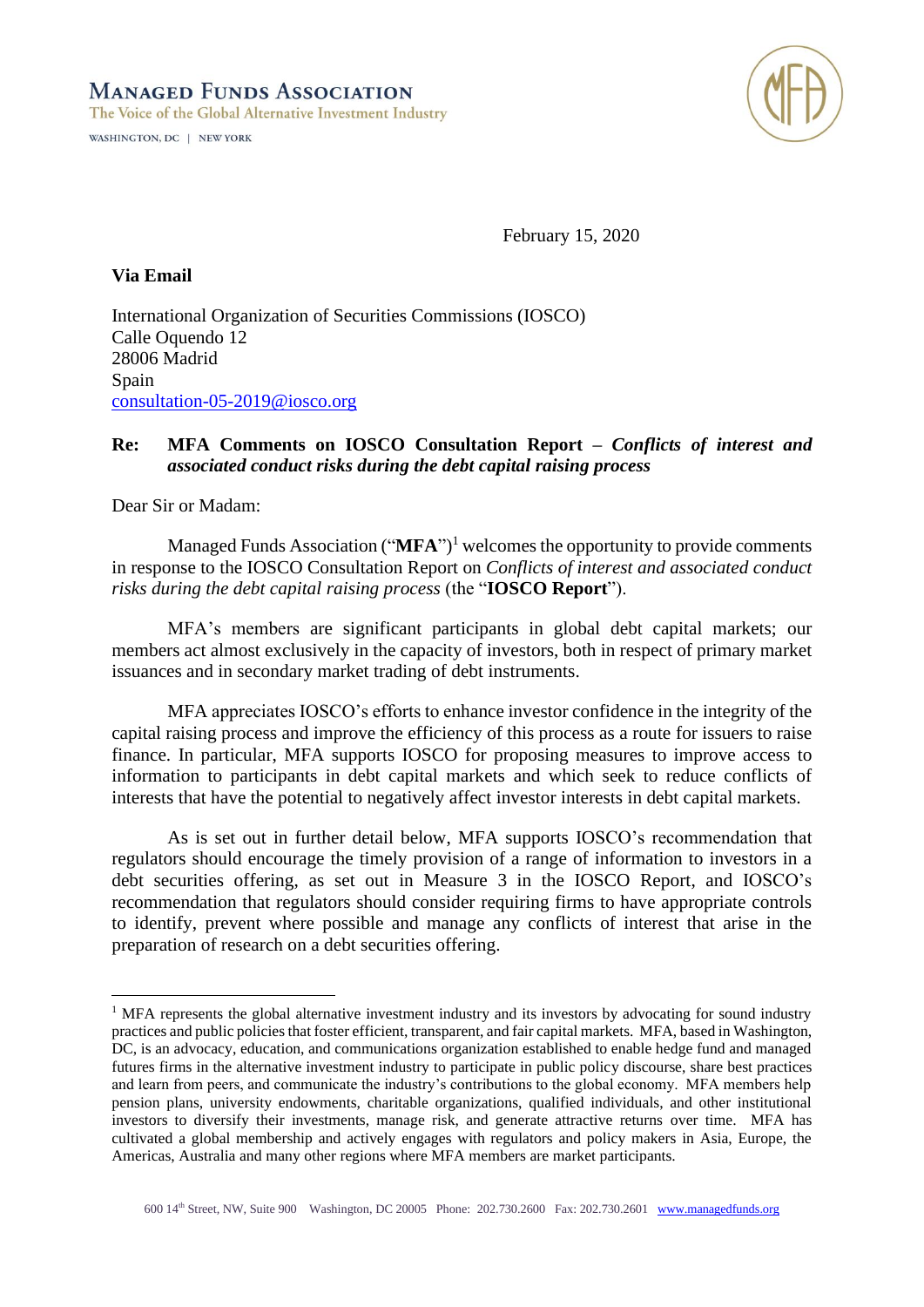## *Measure 3: Regulators should encourage the timely provision of a range of information to investors in a debt securities offering, where distribution of such information is permitted under local law.*

MFA notes that existing rules relating to conflicts of interest in debt capital markets, for example under the European Union (EU) framework for investment services provided for in the Markets in Financial Instruments Directive<sup>2</sup> and Regulation<sup>3</sup> (collectively, "MiFID II"), generally have a greater focus on the conflicts of interest which may arise between a bank (or corporate finance firm) and an issuer of debt securities. In particular, investors are generally not regarded as "clients", either of the issuer or the arranging bank, to whom fiduciary or investor protection duties would otherwise be owed; rather investors are treated as arm's length counterparties to whom fewer protections apply.

Although public debt securities issuers are, like equity securities issuers, generally required in most jurisdictions to publish an offering document or prospectus, it is MFA members' experience that such offering documentation often does not contain all materially relevant information which would enable prospective investors to make informed investment decisions with respect to a particular debt security. Moreover, the lack of a fiduciary relationship between the issuer/arranging bank and prospective investors may, in some circumstances, cause issuers to consider their own interests in restricting access to commercially sensitive information above an investor's need to access information for the purposes of making an investment decision.

On November 29, 2019, MFA and the Alternative Investment Management Association ("**AIMA**") provided responses to the European Securities and Markets Authority ("**ESMA**")<sup>4</sup> consultation paper *MAR Review Report*<sup>5</sup> . Among other things, MFA and AIMA noted that some public issuers, particularly those with only listed bonds, have been narrowly construing the definition of "inside information" under the EU Market Abuse Regulation ("MAR"),<sup>6</sup> so that fundamental documents needed for the accurate evaluation of listed financial instruments are not disclosed. For example, MFA members have experienced documents that are material to the credit structure of an issuer being withheld from the public despite including highly material information, such as restructured liabilities and payout waterfalls, on the basis that such documents do not contain any "inside information".

In other instances, our members have encountered differential treatment as between an issuer's existing bondholders, who are able to obtain access to bond transaction documents (albeit subject to non-disclosure agreements), and other market participants to whom the existence of such documents is disclosed but without any disclosure as to the importance of the information within them. Such disparities can be particularly acute when investors are contemplating investments in prospective issuances in the context of frequent issuers who, as IOSCO notes, are often able to announce and then price an issuance within a matter of hours.

<sup>2</sup> Directive 2014/65/EU on markets in financial instruments.

<sup>3</sup> Regulation (EU) No 600/2014 on markets in financial instruments.

<sup>4</sup> MFA / AIMA letter to ESMA dated 29 November 2019, "*ESMA Consultation Paper: MAR Review Report*", available at: [https://www.aima.org/uploads/assets/93d9ee13-911c-4c82-829ae09c66e2af19/AIMA-MFA-](https://www.aima.org/uploads/assets/93d9ee13-911c-4c82-829ae09c66e2af19/AIMA-MFA-Response-to-ESMA-MAR-Consultation-Paper.pdf)[Response-to-ESMA-MAR-Consultation-Paper.pdf](https://www.aima.org/uploads/assets/93d9ee13-911c-4c82-829ae09c66e2af19/AIMA-MFA-Response-to-ESMA-MAR-Consultation-Paper.pdf)

<sup>5</sup> ESMA Consultation Paper, "*MAR Review Report*". Available online at [https://www.esma.europa.eu/sites/default/files/library/mar\\_review\\_-\\_cp.pdf](https://www.esma.europa.eu/sites/default/files/library/mar_review_-_cp.pdf)

<sup>6</sup> Regulation 596/2014 of the European Parliament and of the Council. Available online at <http://data.europa.eu/eli/reg/2014/596/oj>

<sup>600 14</sup>th Street, NW, Suite 900 Washington, DC 20005 Phone: 202.730.2600 Fax: 202.730.2601 [www.managedfunds.org](http://www.managedfunds.org/)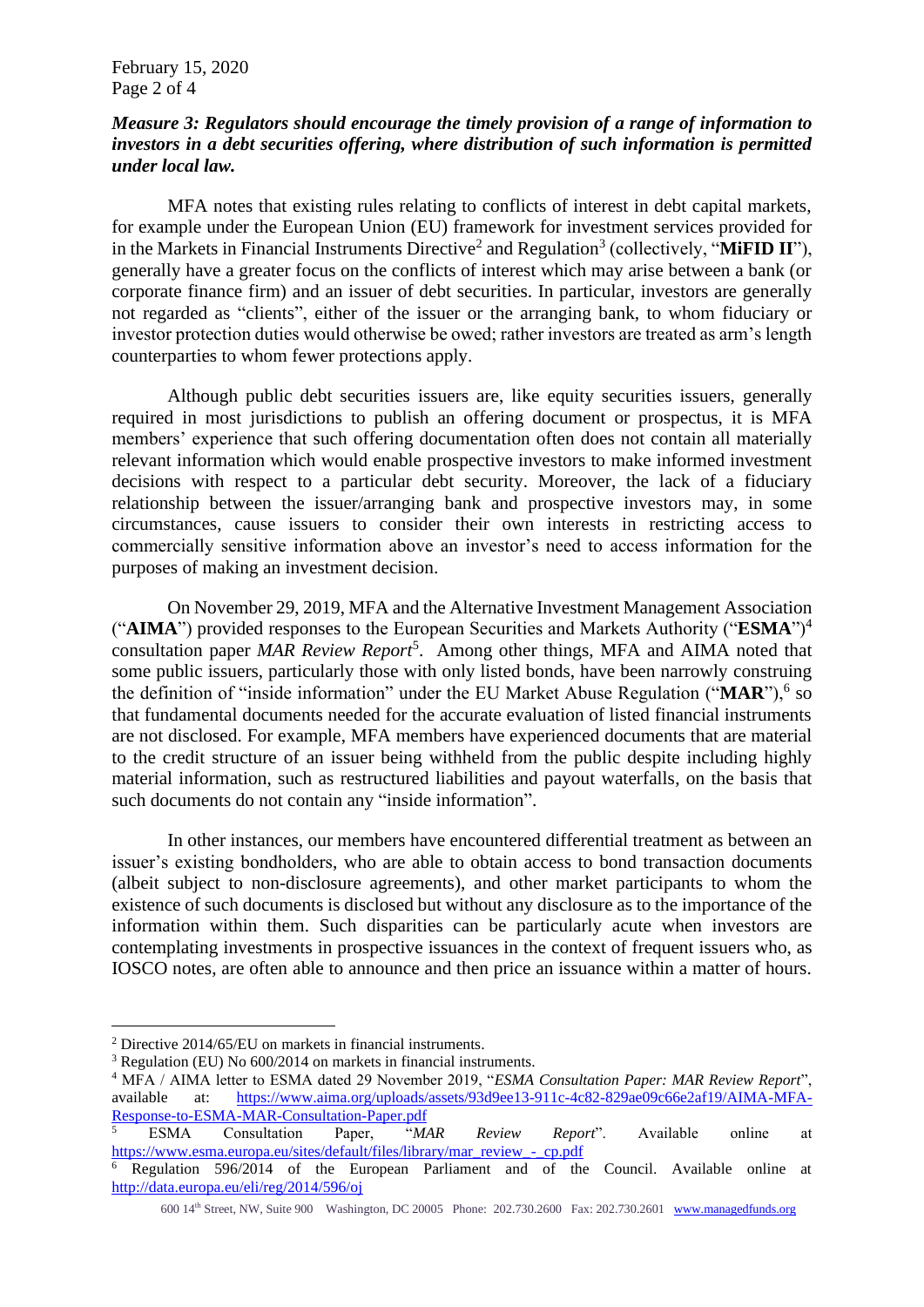Prospective investors who are not existing bondholders are at a material information disadvantage versus existing bondholders.

Taking account of the above, MFA asks IOSCO to recommend to regulators that issuers of debt instruments should be required to disclose all relevant bond transaction documents (including, without limitation, any collateral documents and intercreditor documents, as well as all amendments and supplements thereto) to interested investors, without the need for nondisclosure agreements, without requiring such participants to become bondholders first.

In this regard, MFA respectfully suggests amendments to Measure 3 to clarify the information standard. Measure 3, as currently drafted, states that regulators should "encourage" the timely provision of "a range of" information. MFA believes that regulators should instead "require" the timely provision of "all relevant" information. As amended, Measure 3 would read as follows (changes in bold italics):

"Measure 3: Regulators should *require* the timely provision of *all relevant* information to investors in a debt securities offering, including, without limitation, all deeds and agreements governing the debt securities, including any collateral and intercreditor agreements (together with all amendments and supplements thereto), where distribution of such information is permitted under local law."

## *Measure 4: Regulators should consider requiring firms to have appropriate controls to identify, prevent where possible and manage any conflicts of interest that arise in the preparation of research on a debt securities offering.*

MFA notes that, unlike equity issuances, new bond issuances are typically not accompanied by research publications. Where such research does exist, this is likely to have been prepared by the arranging bank. MFA notes the potential for conflicts of interest between an arranging bank and an investor in such circumstances. Whereas the bank has an interest in successfully placing the issuer's debt securities, an investor requires accurate information regarding the issuer, including any potentially negative factors regarding the issuer or its securities, in order to make an informed investment decision.

MFA agrees with IOSCO's proposed measure to require arranging banks to have appropriate controls to identify, prevent or manage conflicts of interest when preparing research. However, as MFA notes in response to Measure 3, disclosure of all relevant transaction documentation to interested investors, would improve such investors' ability to assess the merits of an issuance of debt securities better for themselves, which may also mitigate the harm to investors arising from the potential for conflicts of interest in the case of an arranging bank publishing research relating to the issuance.

\* \* \* \* \* \* \*